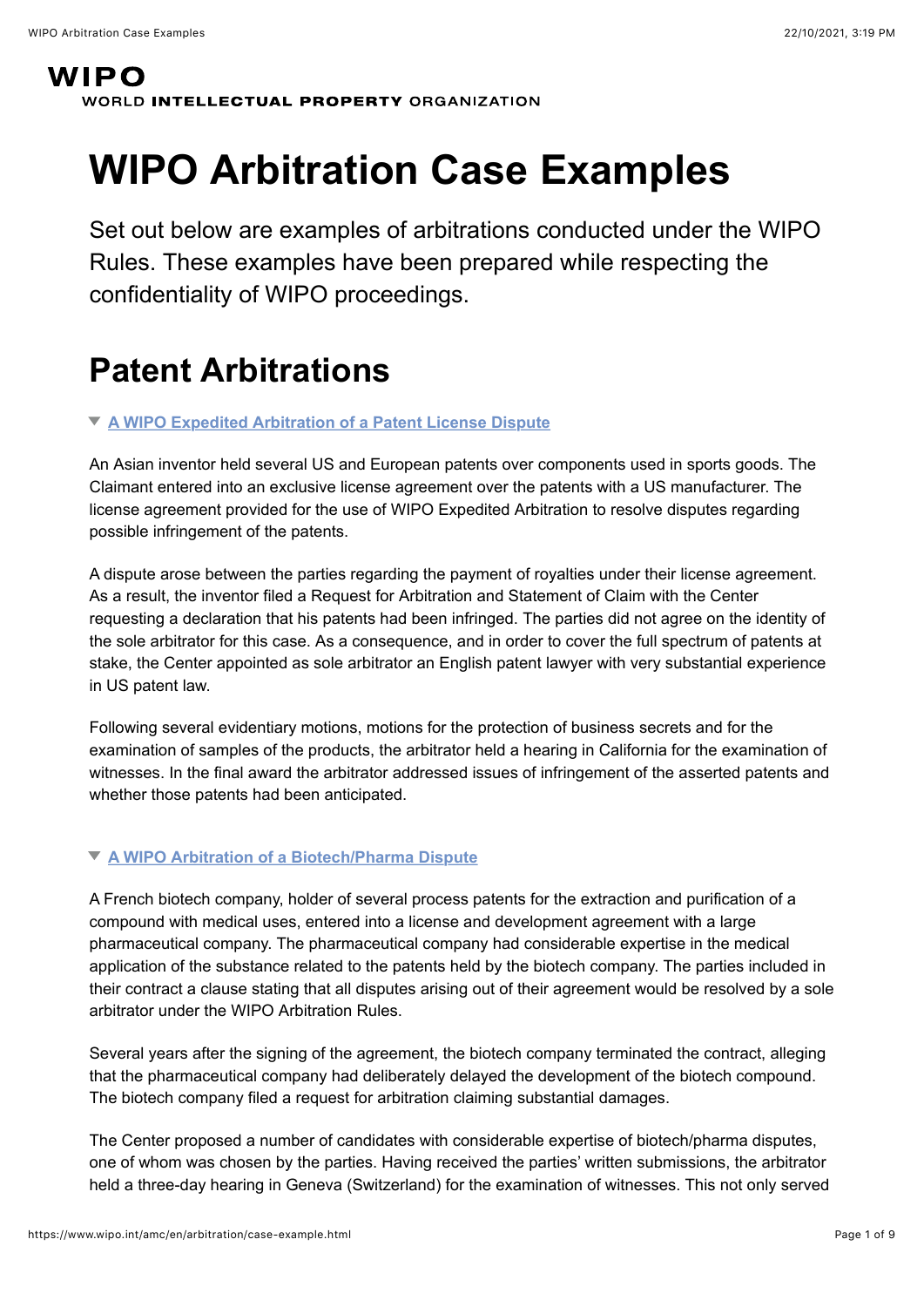for the presentation of evidence but also allowed the parties to re-establish a dialogue. In the course of the hearing, the arbitrator began to think that the biotech company was not entitled to terminate the contract and that it would be in the interest of the parties to continue to cooperate towards the development of the biotech compound.

On the last day of the hearing, the parties accepted the arbitrator's suggestion that they should hold a private meeting. As a result of that meeting, the parties agreed to settle their dispute and continued to cooperate towards the development and commercialization of the biotech compound.

### **[A WIPO Patent License Arbitration](#page-1-0)**

<span id="page-1-0"></span>A European inventor holding patents in Australia, Canada, Europe and the United States licensed patent rights and know-how to an Asian company. The license contained a WIPO arbitration clause providing for a three-member tribunal.

The parties disagreed on who should pay the renewal fees of the patents. Eventually the Asian company terminated the license whereupon the European inventor filed a request for arbitration, claiming damages and requesting a declaration that he was free to use the patents.

The three arbitrators appointed possessed substantial IP expertise and the necessary language skills allowing them to consider evidence in different languages.

Following a series of evidentiary exchanges, the tribunal rendered an award 14 months after commencement of the arbitration. Finding that the Asian company had not been entitled to terminate the contract as it did, the tribunal ordered it to pay damages and to return to the inventor the prototypes, plans and documents that had been communicated in the context of the license.

### **[A WIPO Patent Arbitration relating to a Medical Device](#page-1-1)**

<span id="page-1-1"></span>Following litigation in several jurisdictions regarding the alleged infringement of European and US patents protecting medical devices, a European company and an American company signed a settlement agreement including a WIPO arbitration clause.

Given the importance of the patents in dispute for the parties, they amended the standard WIPO arbitration clause as follows: the clause provided that infringement claims of US patents should be heard by a sole US arbitrator, and those relating to European patents by a sole European arbitrator. The clause further provided, that the awards issued by the European and US arbitrator could be subject to review through an appeal panel of three arbitrators.

A year after the signing of the settlement agreement, the European company commenced WIPO arbitration proceedings, claiming infringement of its US and European patents. From a list of candidates submitted by the Center, the parties agreed on a patent law specialist from the US and a patent law specialist from Europe to consider the allegations of infringement of the US patents and the European patents respectively. The parties agreed on a procedural order setting out the procedural steps, including the use of the WIPO Electronic Case Facility, the timetable for the proceedings, the scope of discovery, a protective order, the preliminary claim construction of the US and European patents, and a hearing schedule.

The US arbitrator and the EU arbitrator issued their awards within eighteen months following their appointment. The parties agreed not to use the appeal procedure.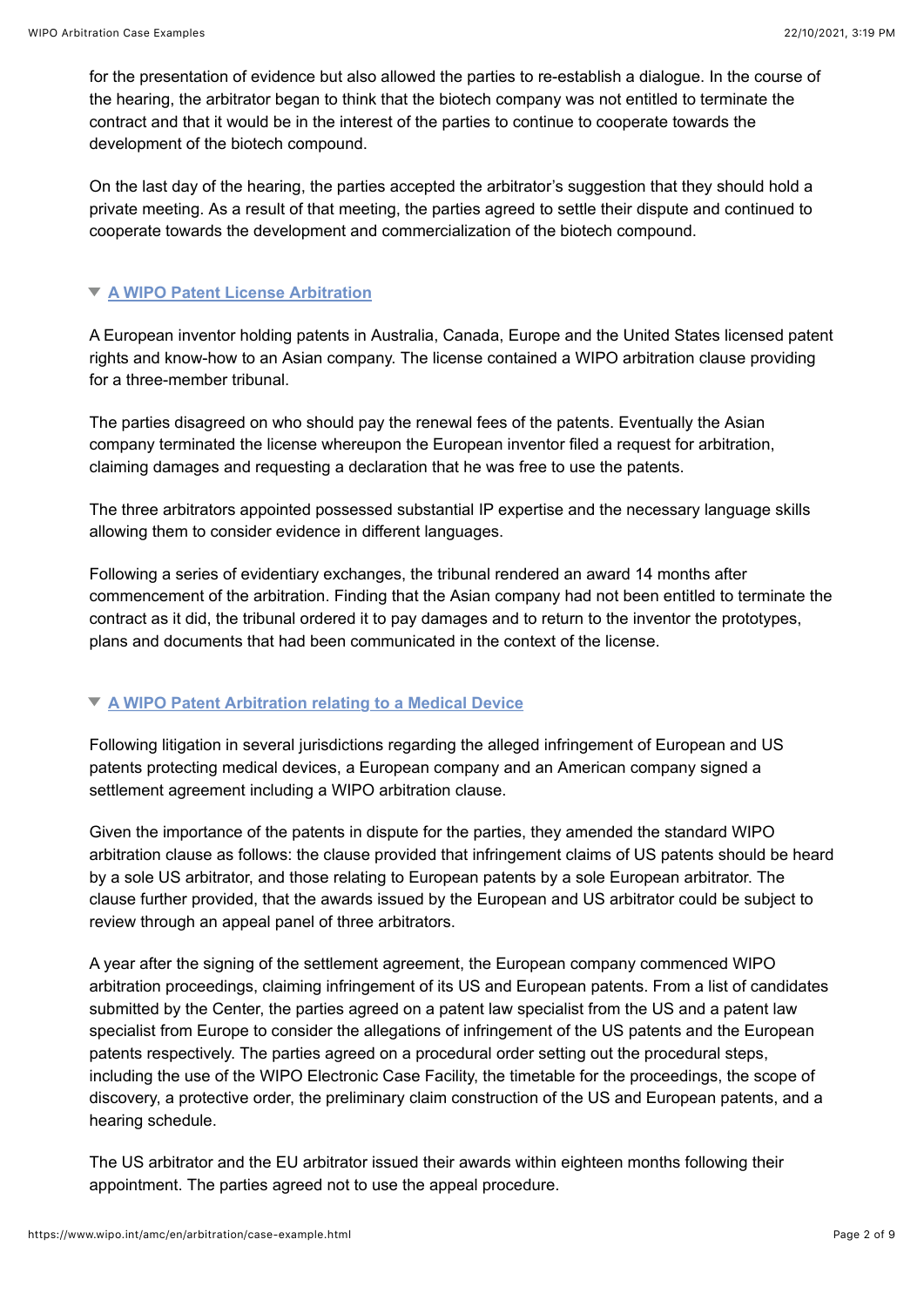#### **[A Patent Infringement Dispute Submitted to WIPO Arbitration](#page-2-0)**

<span id="page-2-0"></span>Following litigation in several jurisdictions, two American companies agreed to submit to WIPO Arbitration a dispute related to the alleged infringement of a European patent concerning consumer goods. The submission agreement provided that the national patent law of a particular European country would apply and that the patent litigation timelines of that country should be followed. The three member tribunal was asked to decide whether the manufacture and sale of certain products infringed the patent.

The submission agreement, and compliance with the procedural timetable in the subsequent arbitration process, reflected the parties' mutual interest to resolve the dispute in a time- and cost-efficient manner. The parties accepted the Center's recommendation to appoint three arbitrators with substantial expertise in arbitration and in the relevant national patent law. Further to the exchange of written submissions, the arbitral tribunal held a one-day hearing in Geneva for further statements and for the examination of expert witnesses. In accordance with the time schedule agreed by the parties, the final award was rendered within five months of the commencement of the arbitration.

### **Trademark Arbitrations**

#### **[A WIPO Expedited Arbitration of a Trademark Coexistence Dispute](#page-2-1)**

<span id="page-2-1"></span>A European company had registered a trademark for luxury goods in different countries. An Asian manufacturer started to sell fashion products under a similar registered trademark. The Asian company filed a court case and administrative cancellation proceedings in two European countries alleging nonuse by the European company of its trademark. After the court case went to appeal, the parties settled their dispute by concluding a trademark coexistence agreement which included a WIPO expedited arbitration clause. When the European company used its trademark in a trade fair, the Asian company initiated WIPO expedited arbitration proceedings claiming infringement of the coexistence agreement.

Following consultations between the parties and the Center, a European trademark specialist was appointed as sole arbitrator. After two rounds of pleadings, the arbitrator conducted a one-day hearing in Munich (Germany) and issued an award six months after the commencement of the proceedings. Finding partial infringement of the coexistence agreement, the arbitrator granted the primary remedy claimed and ordered the European company to refrain from such infringing behavior.

### **[A WIPO Arbitration in the context of a Technology Licensing Agreement](#page-2-2)**

<span id="page-2-2"></span>A US company (licensee) entered into a technology licensing agreement with a German company (licensor) to manufacture, use and sell the licensed products. The license contained a WIPO Arbitration clause and provided that the national law of a particular European country would apply.

Several years after the signing of the license, the German company terminated the contract, alleging breach of a territorial scope of the license, trademark infringement as well as breach of trade secrets provisions by the licensee, and filed a request for arbitration. Following consultations between the parties and the Center, the three-member tribunal was appointed. During the proceedings, the Claimant raised an objection to the jurisdiction of the tribunal with reference to Respondent's counterclaims. This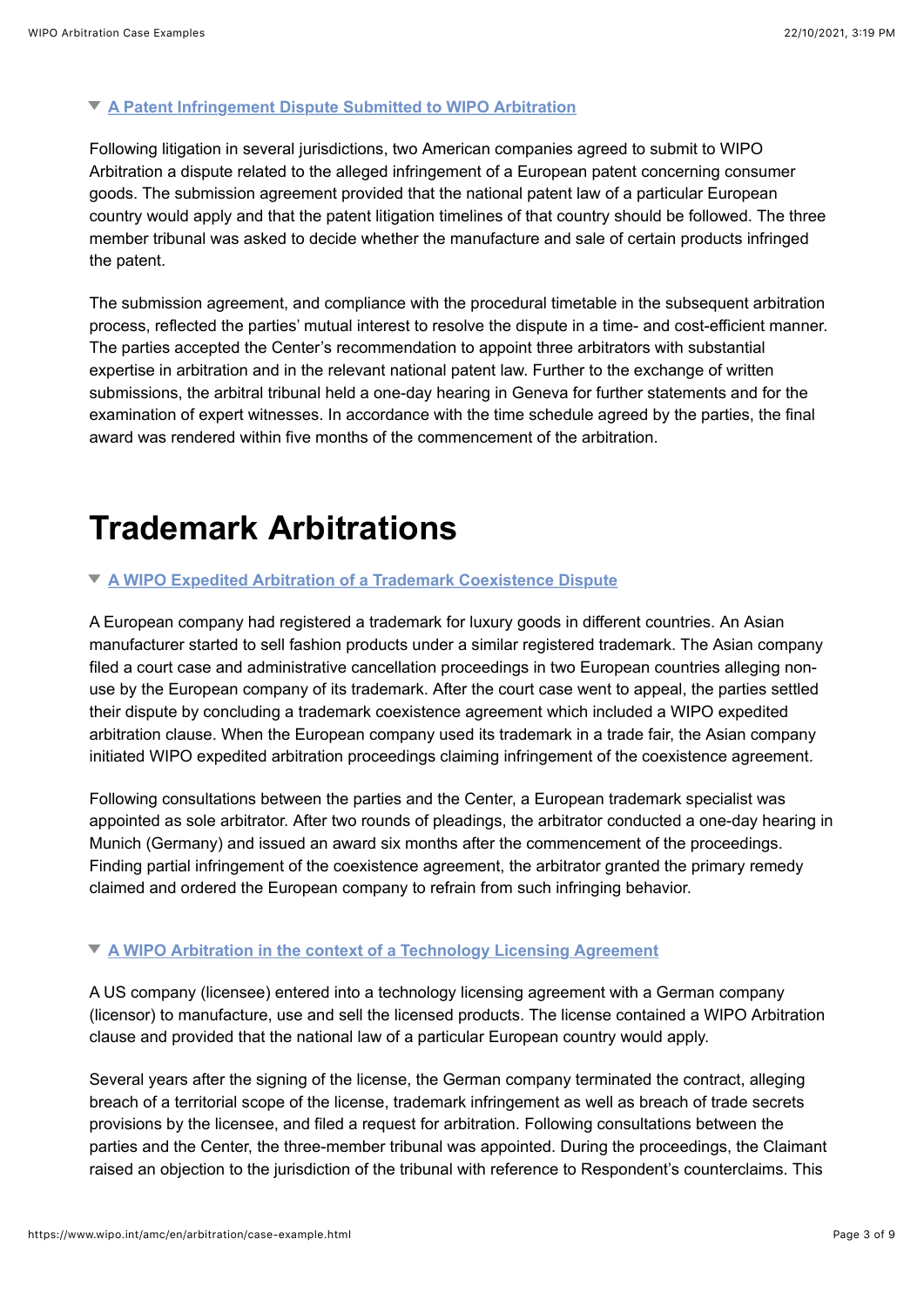matter was decided by the tribunal in an interim award. Further to the exchanges of written submission, the tribunal held a three-day hearing in Geneva and rendered a final award ordering the Respondent to refrain from using the disputed trademarks and awarding the Claimant compensation and damages.

### **[A WIPO Software Trademark Arbitration](#page-3-0)**

<span id="page-3-0"></span>A North-American software developer had registered a trademark for communication software in the United States and Canada. A manufacturer of computer hardware based elsewhere registered an almost identical mark for computer hardware in a number of Asian countries. Both parties had been engaged in legal proceedings in various jurisdictions concerning the registration and use of their marks. Each party had effectively prevented the other from registering or using its mark in the jurisdictions in which it holds prior rights. In order to facilitate the use and registration of their respective marks worldwide, the parties entered into a coexistence agreement which contains a WIPO arbitration clause. When the North-American company tried to register its trademark in a particular Asian country, the application was refused because of a risk of confusion with the prior mark held by the other party. The North-American company requested that the other party undertake any efforts to enable it to register its mark in that Asian country and, when the other party refused, initiated arbitration proceedings.

Following proposals made by the Center, the parties appointed a leading IP lawyer as sole arbitrator. In an interim award the sole arbitrator gave effect to the consensual solution suggested by the parties, which provided for the granting by the hardware manufacturer of a license on appropriate terms to the North-American company, including an obligation to provide periodic reports to the other party.

# **Copyright Arbitrations**

### **[A WIPO Expedited Arbitration in the context of Film Co-Production Agreement](#page-3-1)**

<span id="page-3-1"></span>Film producers from Mexico, Portugal and Spain entered into a film co-production agreement for an animated film. The agreement provided that any dispute will be resolved under the WIPO Expedited Arbitration Rules by a sole arbitrator in accordance with Mexican law.

One year after the conclusion of the agreement, company from Mexico unilaterally terminated the agreement claiming contractual breach. Parties from Portugal and Spain filled a request and for WIPO Expedited Arbitration alleging wrongful termination of the co-production agreement by the Respondent. Following consultations between the parties and the Center a sole arbitrator was appointed from the list of candidates submitted by the Center. Given the very technical nature of the dispute, a tribunalappointed expert was requested to assess the quality of the materials used in the production of the animated film. After a two-day hearing conducted fully online using videoconferencing system, the sole arbitrator issued an award establishing the legality of the unilateral termination of the co-production agreement.

### **[A WIPO Arbitration concerning Determination of Licensing Terms](#page-3-2)**

<span id="page-3-2"></span>Following a two-year negotiation of a license agreement, a US company and European CMOs decided to submit their dispute to WIPO Arbitration. The submission agreement provided that the national law of a particular European country would apply. The three-member tribunal was requested to decide the terms of the proposed license, including the royalty rate.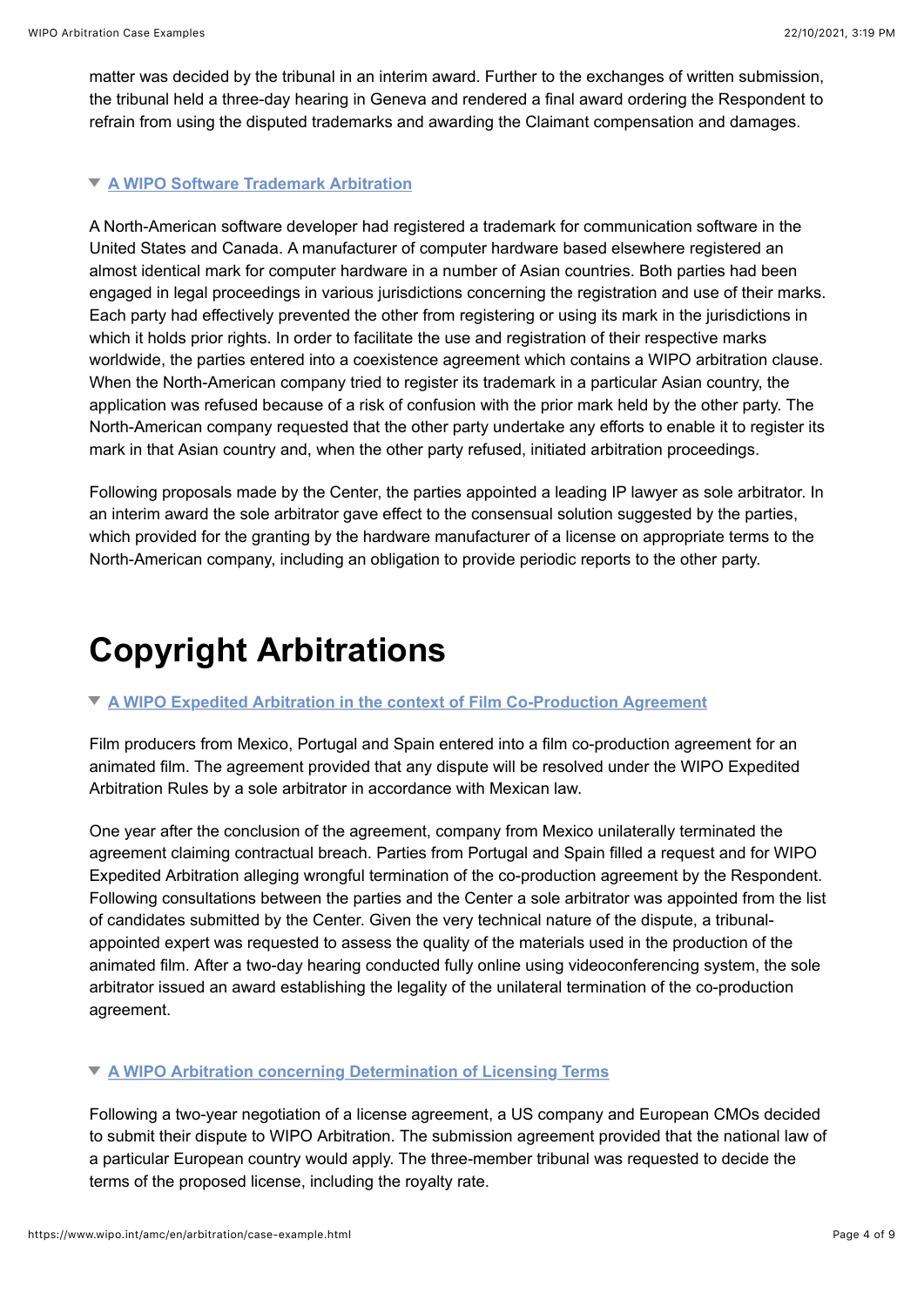The submission agreement, and the procedural timetable proposed by the parties, reflected the parties' mutual interest to resolve the dispute in a time- and cost-efficient manner. Eight months after the appointment of the tribunal, the parties requested the suspension of the proceedings to facilitate direct settlement negotiations during which the parties decided to settle all matters that were subject to the arbitration. The order for termination was issued by the tribunal within 11 months of the commencement of the arbitration.

### **[A WIPO Broadcast Rights Distribution Agreement Arbitration](#page-4-0)**

<span id="page-4-0"></span>A TV distribution company requested arbitration in a dispute against an international sports federation based on the WIPO Arbitration Rules pursuant to a broadcast rights distribution agreement. The agreement related to the exclusive broadcast distribution of sports competitions to television audiences in Asia and the Pacific regions. The dispute resolution clause provided that the dispute be decided by a sole arbitrator, the place of arbitration be Geneva, Switzerland, and the law applicable to the substance of the dispute be Swiss law. The TV distribution company claimed damages for breach of contract.

Following consultations between the parties and the Center, the Center appointed a sole arbitrator experienced in media and sport issues. The sole arbitrator considered documentary evidence, held a hearing for the examination of witnesses, and rendered a final award rejecting the claims within a year of the commencement of the arbitration.

## **IT Arbitrations**

### **[A WIPO Expedited Arbitration of a Software Dispute](#page-4-1)**

<span id="page-4-1"></span>A software developer based in the United States and a European company concluded an on-line license agreement permitting use of the European company's security software for internet distribution of the developer's software. The license agreement contained an arbitration clause providing that all disputes should be resolved under the WIPO Expedited Arbitration Rules. Several years after the conclusion of the agreement the software developer submitted a request for Expedited Arbitration to the WIPO Center. He alleged that the European company's security application had not prevented third parties from unauthorized access to his software and claimed substantial damages for breach of contract.

The parties chose one of the candidates proposed by the WIPO Center as sole arbitrator. Because of the geographical distance between them and in order to avoid cost expenditure for travel, the parties agreed to hold the hearing through a videoconference, including witness examinations. Following posthearing submissions, the arbitrator rendered a final award.

### **[A WIPO Expedited Arbitration relating to a Banking Software Dispute](#page-4-2)**

<span id="page-4-2"></span>A US company providing data processing software and services and an Asian bank concluded an agreement regarding the provision of account processing services. The parties agreed that the US company was to be the exclusive service provider for certain of the bank's affiliates in North America and Europe. The agreement stated that any dispute arising out of or in connection with the agreement would be resolved under the WIPO Expedited Arbitration Rules and that the sole arbitrator will be selected from a panel of persons having experience of information technology.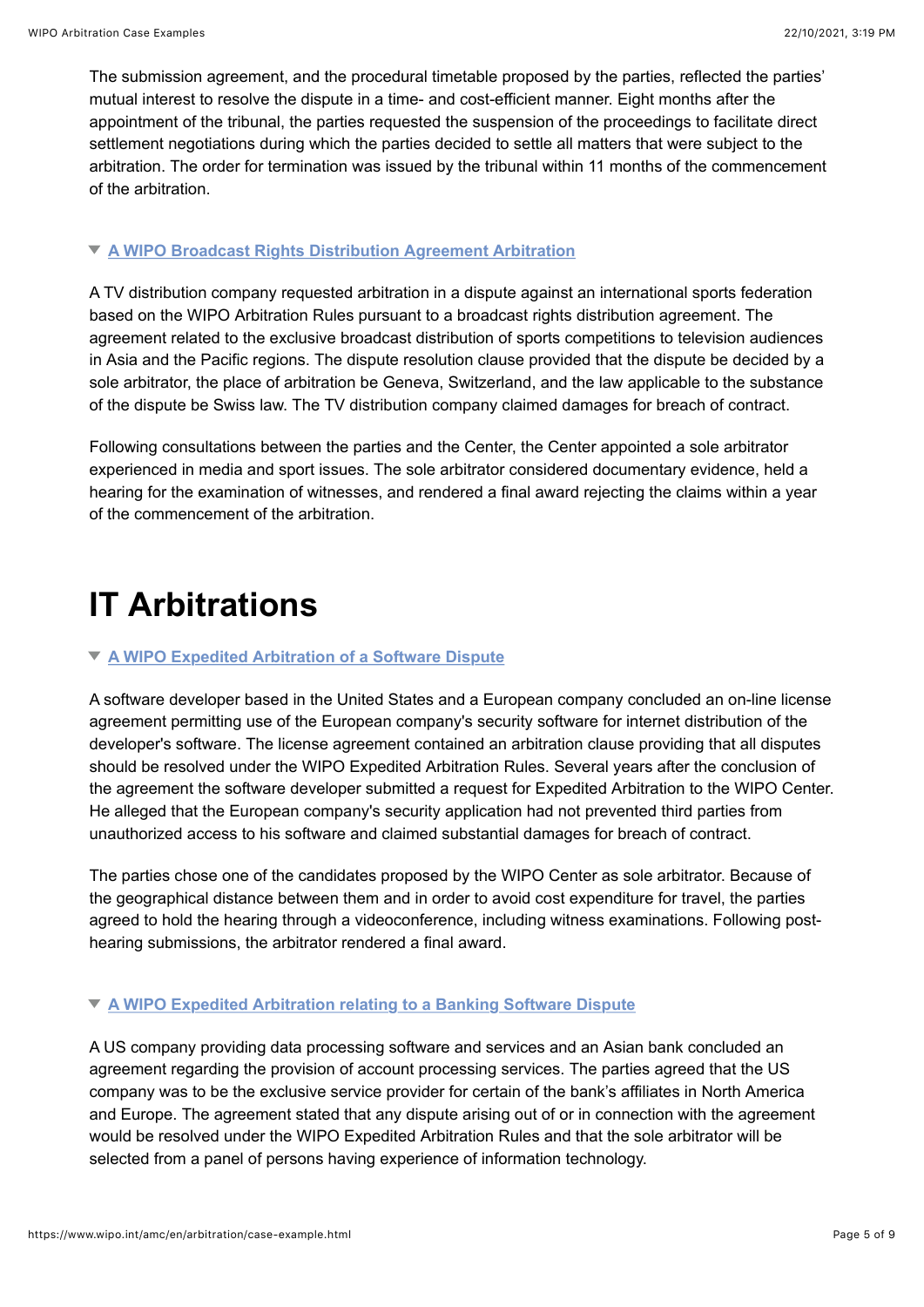Four years after the conclusion of their agreement, the US company alleged that the bank had violated the agreement by using processing services offered by third parties in the countries covered by the agreement. When the parties failed to settle the dispute, the US service provider commenced WIPO expedited arbitration proceedings claiming infringement of the agreement and substantial consequential damages.

The parties agreed upon a sole arbitrator who held a two-day hearing in New York City. Three months after the request for expedited arbitration, the arbitrator rendered a final award finding partial infringement of the agreement and granting damages to the US service provider.

### **[A WIPO IT Mediation Followed by Expedited Arbitration](#page-5-0)**

<span id="page-5-0"></span>A European airline entered into an agreement with a US software company concerning the development of a worldwide platform for the management of ticket sales. This was followed by a professional services agreement, which contained a more detailed description of the project as well as the support services to be delivered by the software company. The latter agreement included a WIPO mediation followed by WIPO expedited arbitration clause.

The airline paid several million USD for the application. Some years later, the airline terminated the agreement. In response, the software company asserted that, with the termination, the airline's rights in the application had lapsed and requested the software to be returned. The airline was of the position that it was entitled to retain the software application and initiated mediation. The result of the mediation was a new license between the parties.

Following the termination of the mediation, the publishing house initiated expedited arbitration proceedings. The Center appointed a practicing judge as sole arbitrator who had been agreed by the parties. The arbitrator conducted a one-day hearing in Hamburg (Germany), in the course of which the parties expressed their desire to settle their case, asking the arbitrator to prepare a settlement proposal. The parties accepted the arbitrator's proposal and requested the arbitrator to issue a consent award. In addition to confirming the terms of the settlement, the consent award made reference to a press release to be published by the parties announcing the settlement of their dispute.

### **[A WIPO Arbitration of an IT/Telecom Dispute](#page-5-1)**

<span id="page-5-1"></span>An Asian company and a European software developer negotiated to form a joint venture company and entered into a license agreement to provide a mobile payment service in a number of Asian countries. Prior to the joint venture's formation, a dispute arose between them concerning performance of the license agreement. The Asian company submitted a request for arbitration under the WIPO Arbitration Rules on the basis of the license agreement, and also obtained an interim order freezing the European developer's bank account from a court based in the European developer's domicile (Article 46(d) of the WIPO Arbitration Rules).

In the WIPO arbitration, the European developer requested the arbitrator to issue an interim award ordering the Asian company to discharge the freezing order, to refrain from initiating any further action in court without prior consent of the arbitrator and to provide a bank guarantee in order to secure payment of the European developer's counterclaim. The arbitrator, while declining to undertake action in direct relation to the court case, ordered the Asian company to provide a bank guarantee in favor of the European developer. The Asian company provided the bank guarantee as ordered.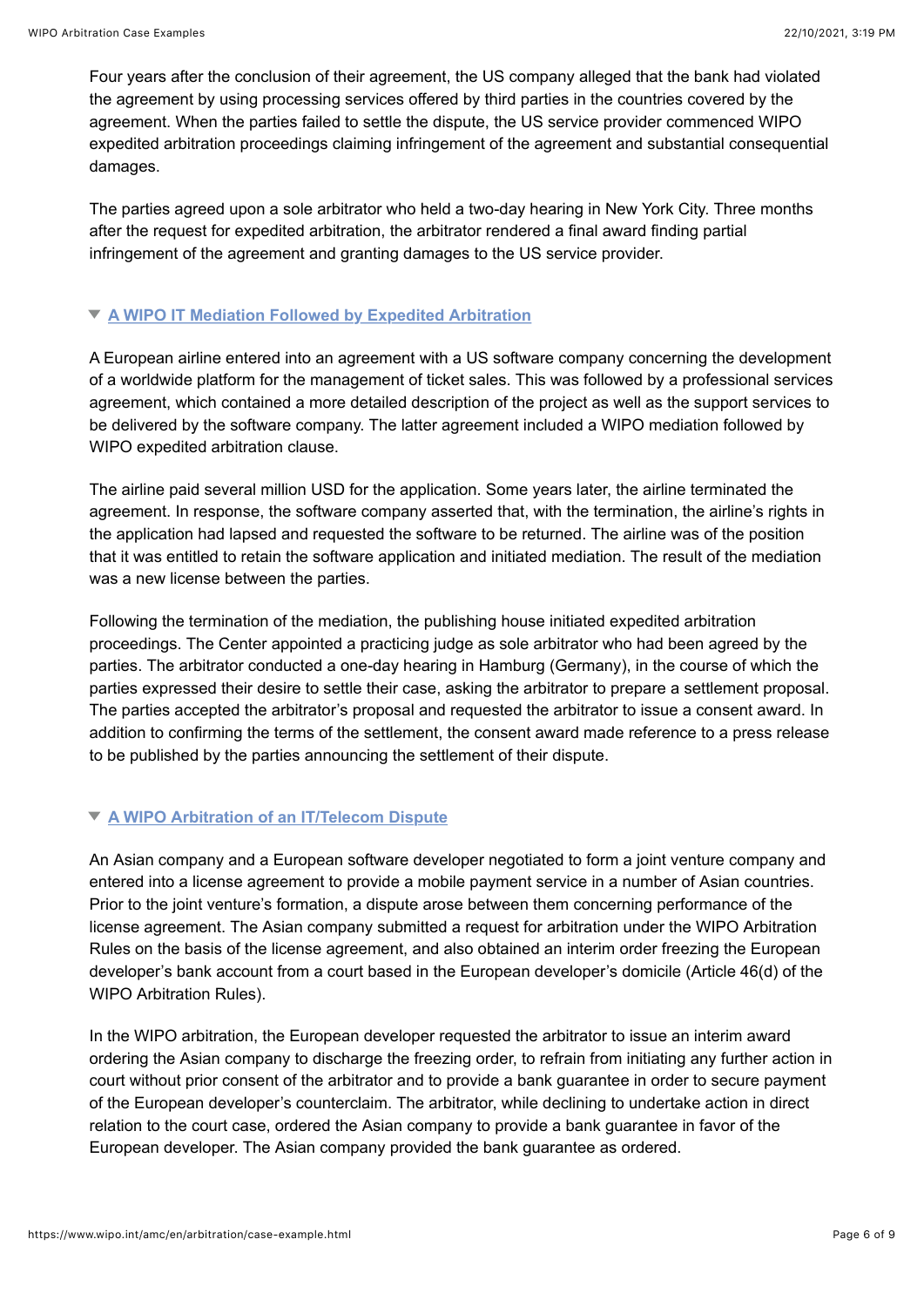At the suggestion of the arbitrator and with the consent of the parties, having reviewed the further pleadings in the case, the arbitrator convened a conciliation conference in Geneva (Switzerland), at which he communicated to the parties his provisional conclusions on the matter referred to arbitration. No written record was provided to the parties of the views so communicated. Although the parties did not immediately settle the case, they were able to do so after further discussions in the weeks that followed. The European developer agreed to pay a certain amount and to return the bank guarantee to the Asian company, which in turn agreed to transfer relevant intellectual property rights to the developer.

### **[A WIPO Arbitration of a Telecom Infrastructure Dispute](#page-6-0)**

<span id="page-6-0"></span>A company that provides wireless communication services and a company that sells, installs and maintains telecom infrastructures concluded an agreement for the purchase of infrastructure equipment for wireless communication networks. Both companies were based in the United States. The purchase agreement provided that any dispute arising out of or in connection with the agreement would be resolved under the WIPO Arbitration Rules.

The seller delivered the equipment which was used by the purchaser despite alleged performance shortfalls. Several years after the delivery of the system, the purchaser filed a request for arbitration including, inter alia, claims for breach of contract and damages. The parties chose to appoint as sole arbitrator one of several candidates proposed by the WIPO Center: a lawyer with considerable experience with telecom infrastructure disputes. The sole arbitrator considered substantial documentary evidence, held a three-day hearing in California for the cross-examination of witnesses, and rendered a final award rejecting the claims.

### **Other Commercial Arbitrations**

### **[A WIPO Expedited Arbitration relating to a Distribution Agreement](#page-6-1)**

<span id="page-6-1"></span>Companies from Austria and Turkey entered into a distribution agreement to import and market seeds in the territory of Turkey. The agreement provided that any dispute will be resolved under the WIPO Expedited Arbitration Rules in accordance with Swiss law.

Two years after the conclusion of the agreement, the company from Austria filed a request for WIPO Expedited Arbitration seeking damages and declaratory relief for an alleged breach of the distribution agreement by the Turkish company. Following consultations between the parties and the Center, a sole arbitrator based in Geneva was appointed from the list of candidates submitted by the Center. The sole arbitrator considered documentary evidence and rendered a final award within seven months after the commencement of the arbitration.

### **[A WIPO Expedited Arbitration relating to an Artistic Production Finance Agreement](#page-6-2)**

<span id="page-6-2"></span>A producer of artistic performances entered into an agreement with an insurance company to finance arbitration proceedings. The finance agreement includes a WIPO expedited arbitration clause. The producer brought arbitration proceedings against an Asian entity in Singapore. The producer claimed the costs of the Singapore arbitration under its finance agreement. Faced with the financing company's apparent refusal to make such payment, the producer filed WIPO expedited arbitration proceedings indicating that, as a result of the deadline imposed by the arbitral tribunal in Singapore, it required that a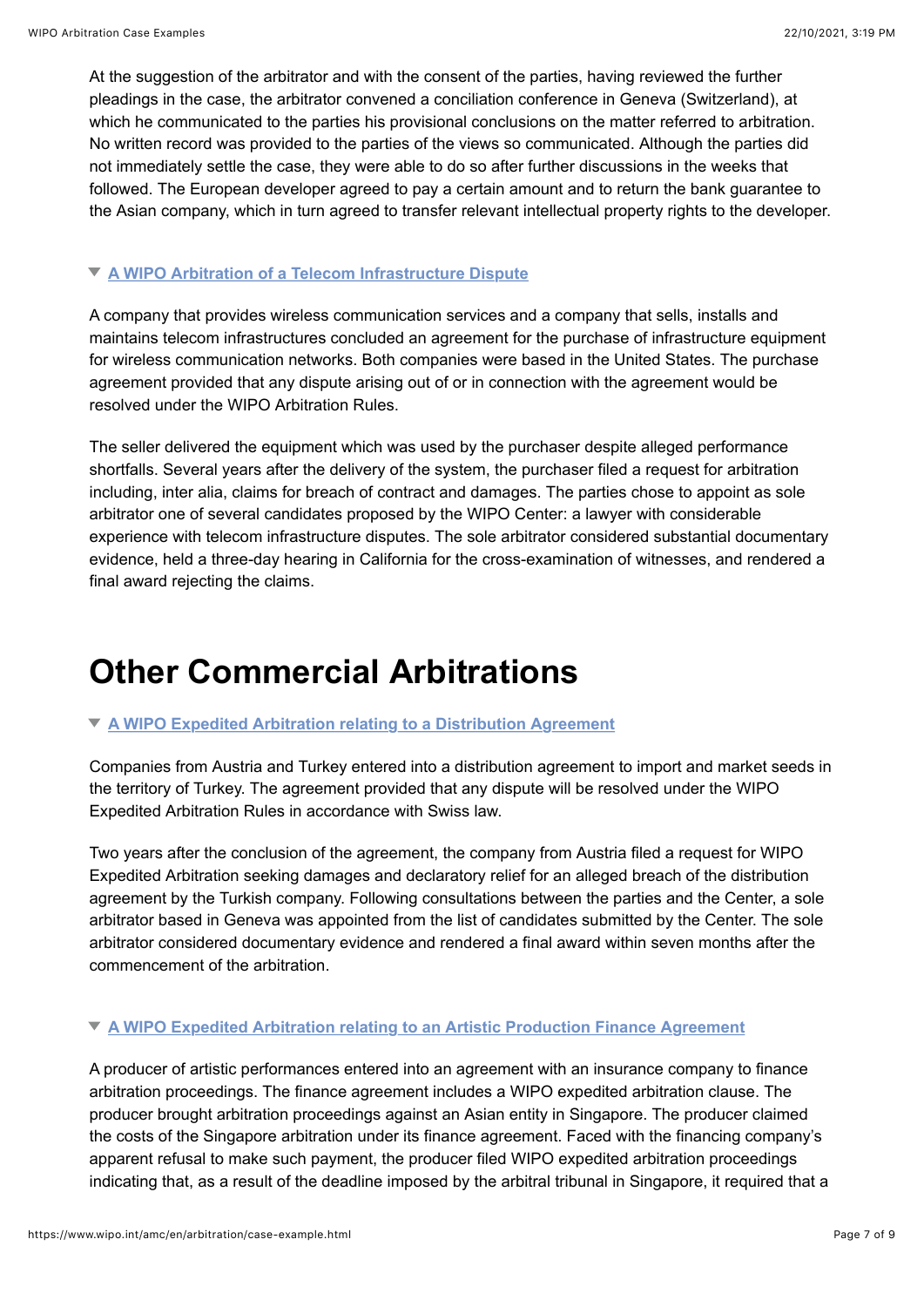final award be issued within six weeks after the commencement of the WIPO expedited arbitration. Following consultations with the parties, the WIPO Center appointed a sole arbitrator. After a one-day hearing in Frankfurt (Germany), the sole arbitrator issued a timely arbitral award within five weeks.

### **[A WIPO Arbitration relating to Solar Technologies](#page-7-0)**

<span id="page-7-0"></span>Companies from France and Portugal entered into two sales agent agreements relating to photovoltaic projects in the territory of France. The agreements provided that any dispute will be resolved under the WIPO Arbitration Rules in accordance with the laws of France.

Three and a half years after the conclusion of the first agreement, a dispute arose regarding the payment for services provided under the agreements, and was submitted to WIPO Arbitration. Following consultations between the parties and the Center, a sole arbitrator based in Paris was appointed from the list of candidates submitted by the Center. The sole arbitrator held a one-day hearing in Paris and rendered a final award within 12 months after the commencement of the arbitration.

#### **[A WIPO Arbitration relating to an Artist Promotion Dispute](#page-6-1)**

A European art gallery concluded an exclusive cooperation agreement with a European artist in order to promote the artist in the international market. The agreement contained a WIPO arbitration clause providing for a three-member tribunal. Three years after the signing of the agreement, the parties' relationship began to deteriorate and the artist sent a notice terminating the agreement. At that point, the art gallery initiated WIPO arbitration proceedings.

Following consultations between the parties and the Center, the Center appointed three arbitrators experienced in art law issues.

After studying the parties' pleadings, the tribunal considered that there was potential for settlement. With the agreement of the parties, the tribunal issued a preliminary case assessment encouraging the parties to resume settlement negotiations which the parties had attempted at an earlier stage. The parties reached a settlement and asked the tribunal to render a consent award, incorporating the parties' settlement agreement. The terms of the settlement included the termination of the cooperation agreement and the provision of a number of works by the artist to the gallery in final settlement.

**[Contact us](mailto:arbiter.mail@wipo.int)**

## **Contact Information**

### **WIPO Arbitration and Mediation Center**

**(Geneva)** 34, chemin des Colombettes 1211 Geneva 20 Switzerland

**WIPO Arbitration and Mediation Center (Singapore)** Maxwell Chambers Suites 28 Maxwell Road #02-14 Singapore 069120